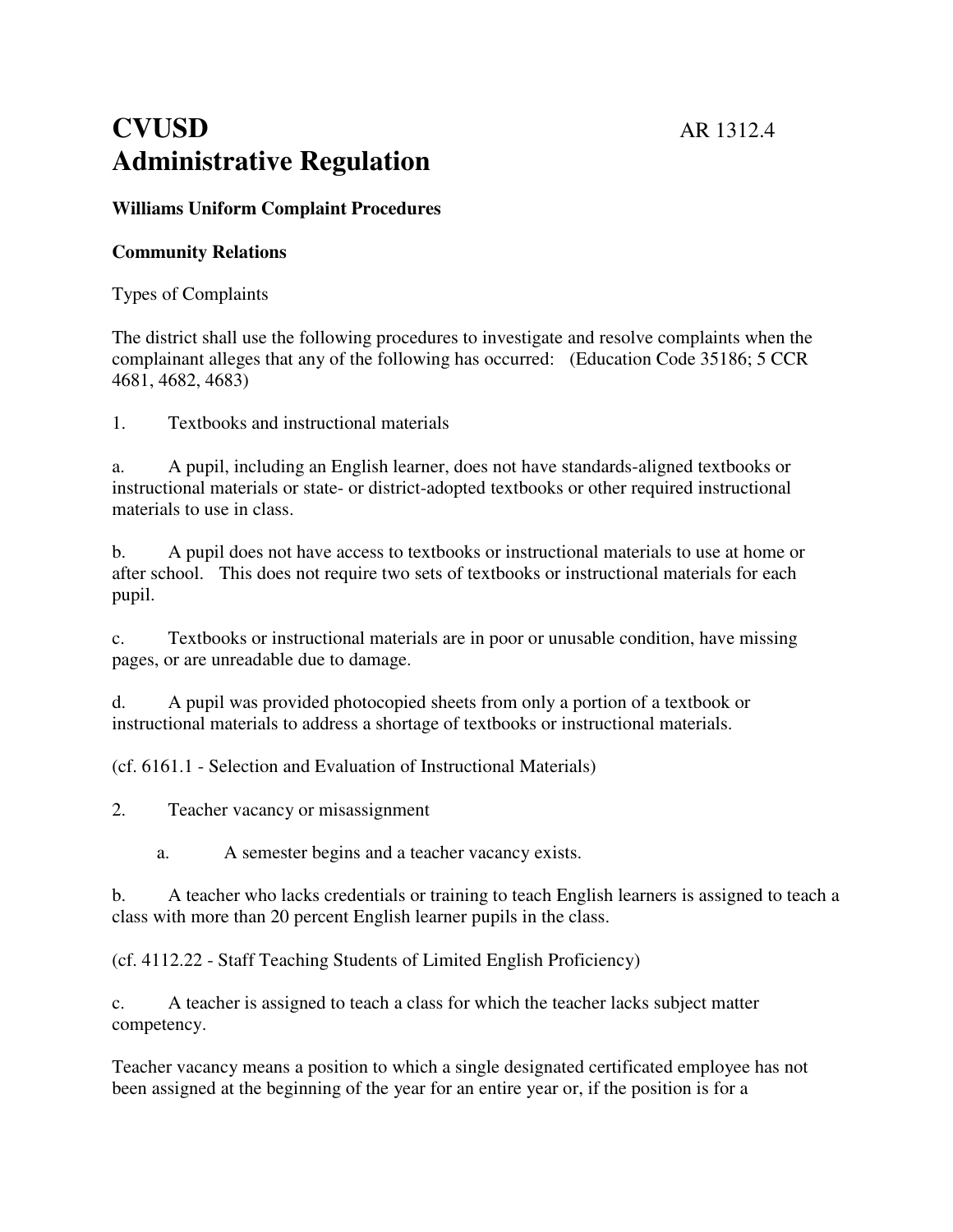one-semester course, a position to which a single designated certificated employee has not been assigned at the beginning of the semester for an entire semester. (Education Code 35186; 5 CCR 4600)

Beginning of the year or semester means the first day classes necessary to serve all the pupils enrolled are established with a single designated certificated employee assigned for the duration of the class, but not later than 20 working days after the first day pupils attend classes for that semester. (5 CCR 4600)

Misassignment means the placement of a certificated employee in a teaching or services position for which the employee does not hold a legally recognized certificate or credential or the placement of a certificated employee in a teaching or services position that the employee is not otherwise authorized by statute to hold. (Education Code 35186; 5 CCR 4600)

(cf. 4112.2 - Certification) (cf. 4113 - Assignment)

## 3. Facilities

 a. A condition poses an emergency or urgent threat to the health or safety of pupils or staff.

Emergency or urgent threat means structures or systems that are in a condition that poses a threat to the health and safety of pupils or staff while at school, including, but not limited to, gas leaks; nonfunctioning heating, ventilation, fire sprinklers, or air-conditioning systems; electrical power failure; major sewer line stoppage; major pest or vermin infestation; broken windows or exterior doors or gates that will not lock and that pose a security risk; abatement of hazardous materials previously undiscovered that pose an immediate threat to pupils or staff; structural damage creating a hazardous or uninhabitable condition; or any other condition deemed appropriate. (Education Code 17592.72)

 b. A school restroom has not been cleaned, maintained, or kept open in accordance with Education Code 35292.5.

 Clean or maintained school restroom means a school restroom has been cleaned or maintained regularly, is fully operational, or has been stocked at all times with toilet paper, soap, or paper towels or functional hand dryers. (Education Code 35292.5)

 Open restroom means the school has kept all restrooms open during school hours when pupils are not in classes and has kept a sufficient number of restrooms open during school hours when pupils are in classes. This does not apply when the temporary closing of the restroom is necessary for pupil safety or to make repairs. (Education Code 35292.5)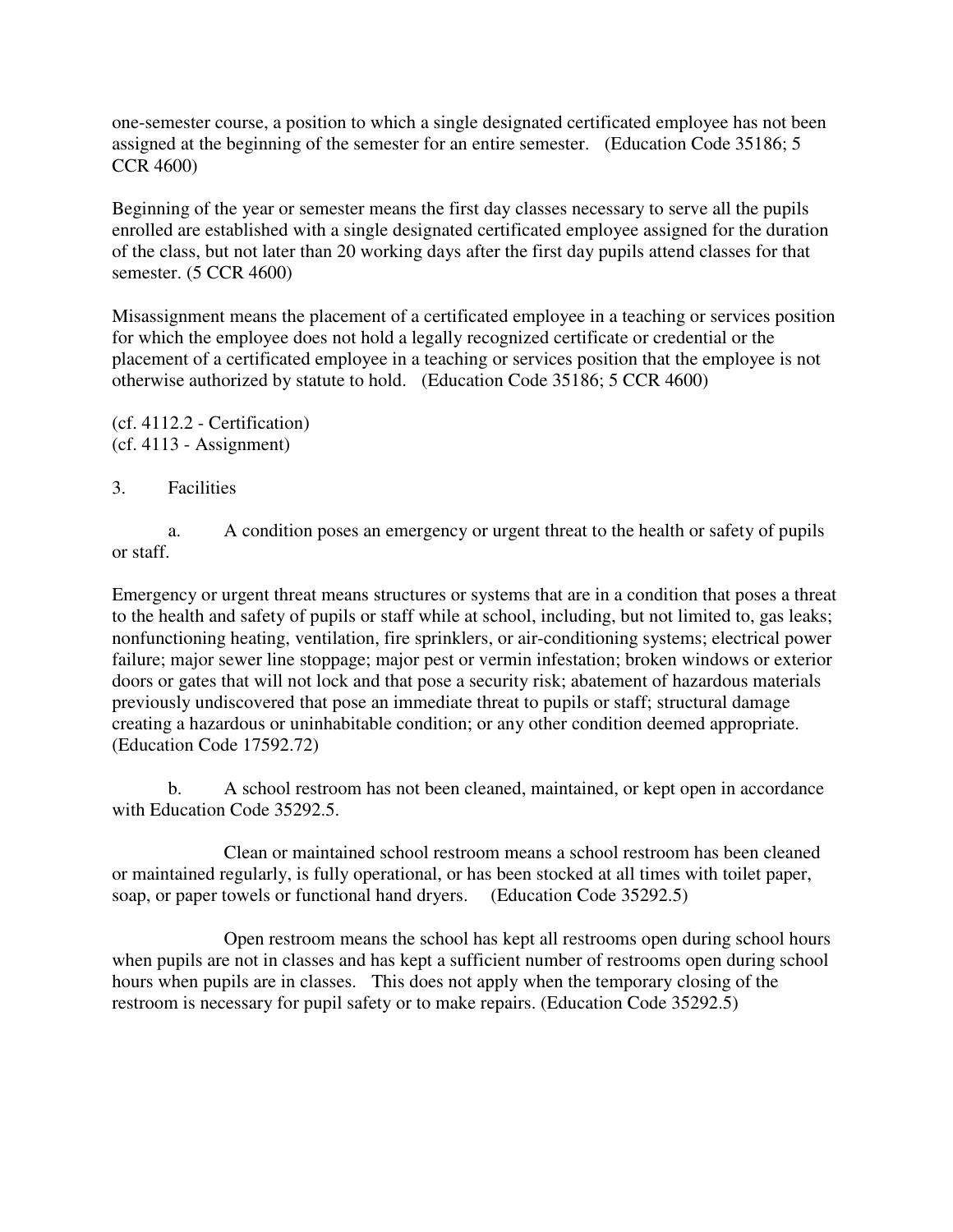## Filing of Complaint

A complaint alleging any condition(s) specified in items #1-3 in the section entitled "Types of Complaints" above shall be filed with the principal or designee at the school in which the complaint arises. The principal or designee shall forward a complaint about problems beyond his/her authority to the Superintendent or designee in a timely manner, but not to exceed 10 working days. (Education Code 35186; 5 CCR 4680)

A complaint alleging any deficiency specified in item #4 in the section entitled "Types of Complaints" above shall be filed with a district official designated by the Superintendent. Such complaints may be filed at the district office or school site and shall be immediately forwarded to the Superintendent or designee. (Education Code 35186)

## Investigation and Response

The principal or designee shall make all reasonable efforts to investigate any problem within his/her authority. He/she shall remedy a valid complaint within a reasonable time period not to exceed 30 working days from the date the complaint was received. (Education Code 35186; 5 CCR 4685)

Complaints may be filed anonymously. If the complainant has indicated on the complaint form that he/she would like a response to the complaint, the principal or designee shall report the resolution of the complaint to him/her within 45 working days of the initial filing of the complaint. If a response is requested, the response shall be made to the mailing address of the complainant as indicated on the complaint form. At the same time, the principal or designee shall report the same information to the Superintendent or designee. (Education Code 35186; 5 CCR 4680, 4685)

When Education Code 48985 is applicable and the complainant has requested a response, the response shall be written in English and in the primary language in which the complaint was filed. (Education Code 35186)

If a complainant is not satisfied with the resolution of a complaint, he/she has the right to describe the complaint to the Governing Board at a regularly scheduled meeting. (Education Code 35186; 5 CCR 4686)

For any complaint concerning a facilities condition that poses an emergency or urgent threat to the health or safety of pupils or staff as described in item #3a in the section entitled "Types of Complaints" above, a complainant who is not satisfied with the resolution proffered by the principal or Superintendent or designee may file an appeal to the Superintendent of Public Instruction within 15 days of receiving the district's response. The complainant shall comply with the appeal requirements specified in 5 CCR 4632. (Education Code 35186; 5 CCR 4687)

All complaints and written responses shall be public records. (Education Code 35186; 5 CCR 4686)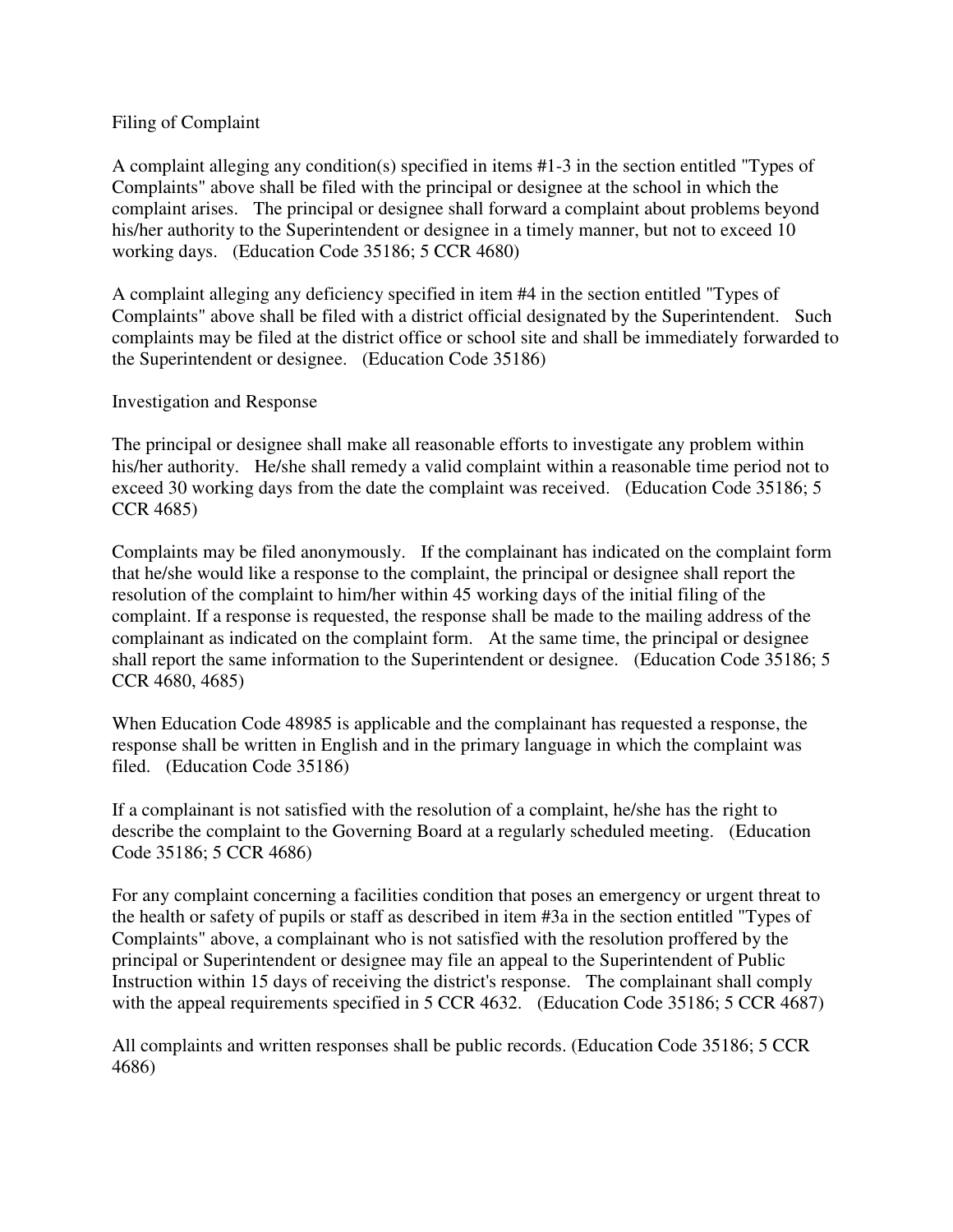### (cf. 1340 - Access to District Records)

## Reports

The Superintendent or designee shall report summarized data on the nature and resolution of all complaints to the Board and the County Superintendent of Schools on a quarterly basis. The report shall include the number of complaints by general subject area with the number of resolved and unresolved complaints. These summaries shall be publicly reported on a quarterly basis at a regularly scheduled Board meeting. (Education Code 35186; 5 CCR 4686)

## Forms and Notices

The Superintendent or designee shall ensure a Williams complaint form is available at each school. However, complainants need not use the district's complaint form in order to file a complaint. (Education Code 35186; 5 CCR 4680)

The Superintendent or designee shall ensure that the district's complaint form contains a space to indicate whether the complainant desires a response to his/her complaint and specifies the location for filing a complaint. A complainant may add as much text to explain the complaint as he/she wishes. (Education Code 35186; 5 CCR 4680)

The Superintendent or designee shall ensure that a notice is posted in each classroom in each school containing the components specified in Education Code 35186. (Education Code 35186)

Legal Reference: EDUCATION CODE 1240 County superintendent of schools, duties 17592.72 Urgent or emergency repairs, School Facility Emergency Repair Account 33126 School accountability report card 35186 Williams uniform complaint procedure 35292.5 Restrooms, maintenance and cleanliness 48985 Notice to parents in language other than English 60119 Hearing on sufficiency of instructional materials CODE OF REGULATIONS, TITLE 5 4600-4687 Uniform complaint procedures, especially: 4680-4687 Williams complaints

Management Resources: WEB SITES CSBA: http://www.csba.org California County Superintendents Educational Services Association: http://www.ccsesa.org California Department of Education, Williams case: http://www.cde.ca.gov/eo/ce/wc/index.asp State Allocation Board, Office of Public School Construction: http://www.opsc.dgs.ca.gov

CSBA (3/07 11/07) 11/10 CVUSD (4/08) 5/11 10/14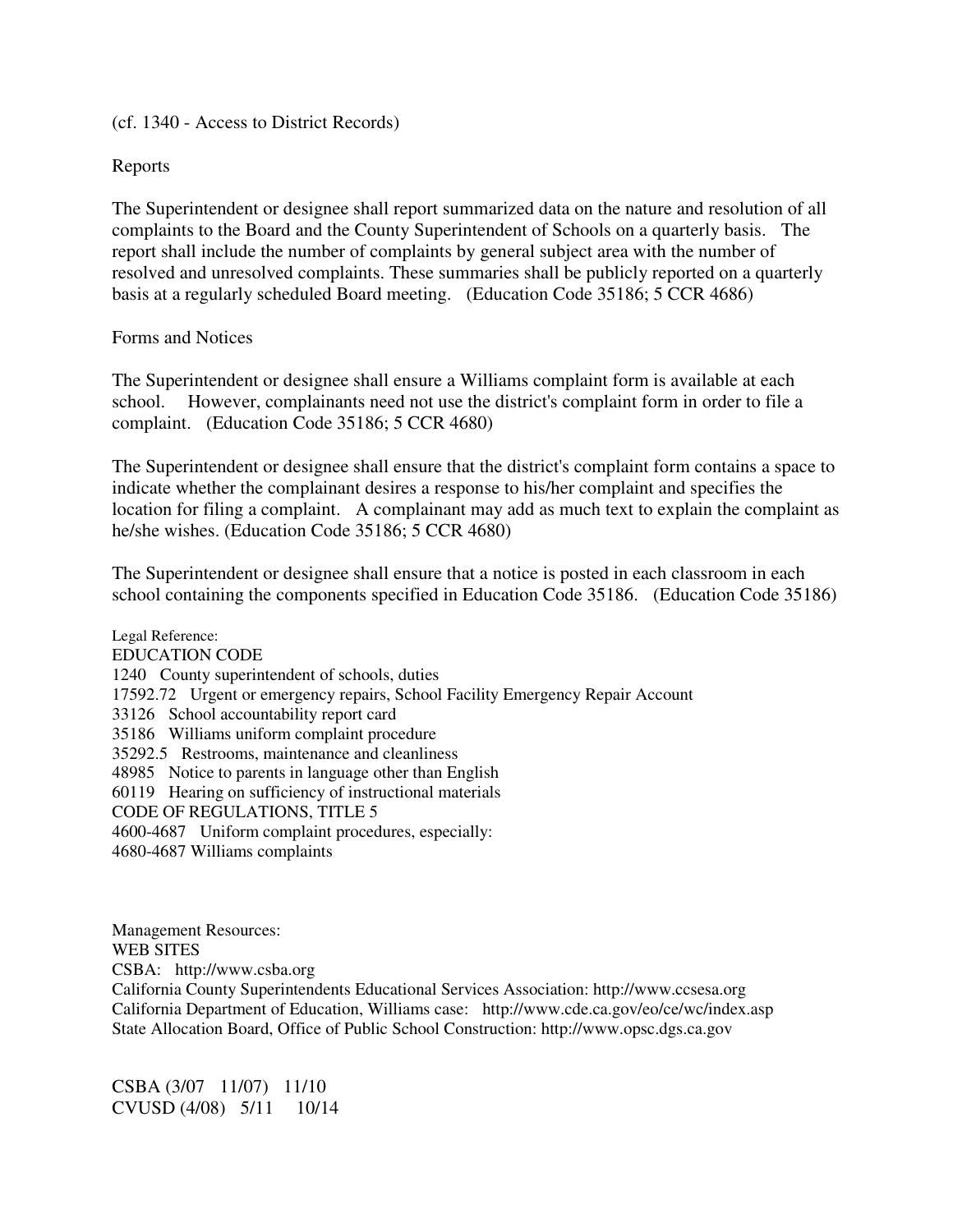## **CVUSD Exhibit E** 1312.4

## **Community Relations**

Williams Uniform Complaint Procedures

## **NOTICE TO PARENTS/GUARDIANS, PUPILS, AND TEACHERS COMPLAINT RIGHTS**

Parents/Guardians, Pupils, and Teachers:

Pursuant to Education Code 35186, you are hereby notified that:

- 1. There should be sufficient textbooks and instructional materials. For there to be sufficient textbooks and instructional materials, each pupil, including English learners, must have a textbook or instructional material, or both, to use in class and to take home.
- 2. School facilities must be clean, safe, and maintained in good repair.
- 3. There should be no teacher vacancies or misassignments. There should be a teacher assigned to each class and not a series of substitutes or other temporary teachers. The teacher should have the proper credential to teach the class, including the certification required to teach English learners, if present.

*Teacher vacancy* means a position to which a single designated certificated employee has not been assigned at the beginning of the year for an entire year or, if the position is for a one-semester course, a position to which a single designated certificated employee has not been assigned at the beginning of a semester for an entire semester.

*Misassignment* means the placement of a certificated employee in a teaching or services position for which the employee does not hold a legally recognized certificate or credential or the placement of a certificated employee in a teaching or services position that the employee is not otherwise authorized by statute to hold.

4. A complaint form can be obtained at the school office or district office, or downloaded from the school or district web site. You may also download a copy of the California Department of Education complaint form from the following web site: http://www.cde.ca.gov/re/cp/uc.

CSBA (8/05 11/05) 11/07 1/15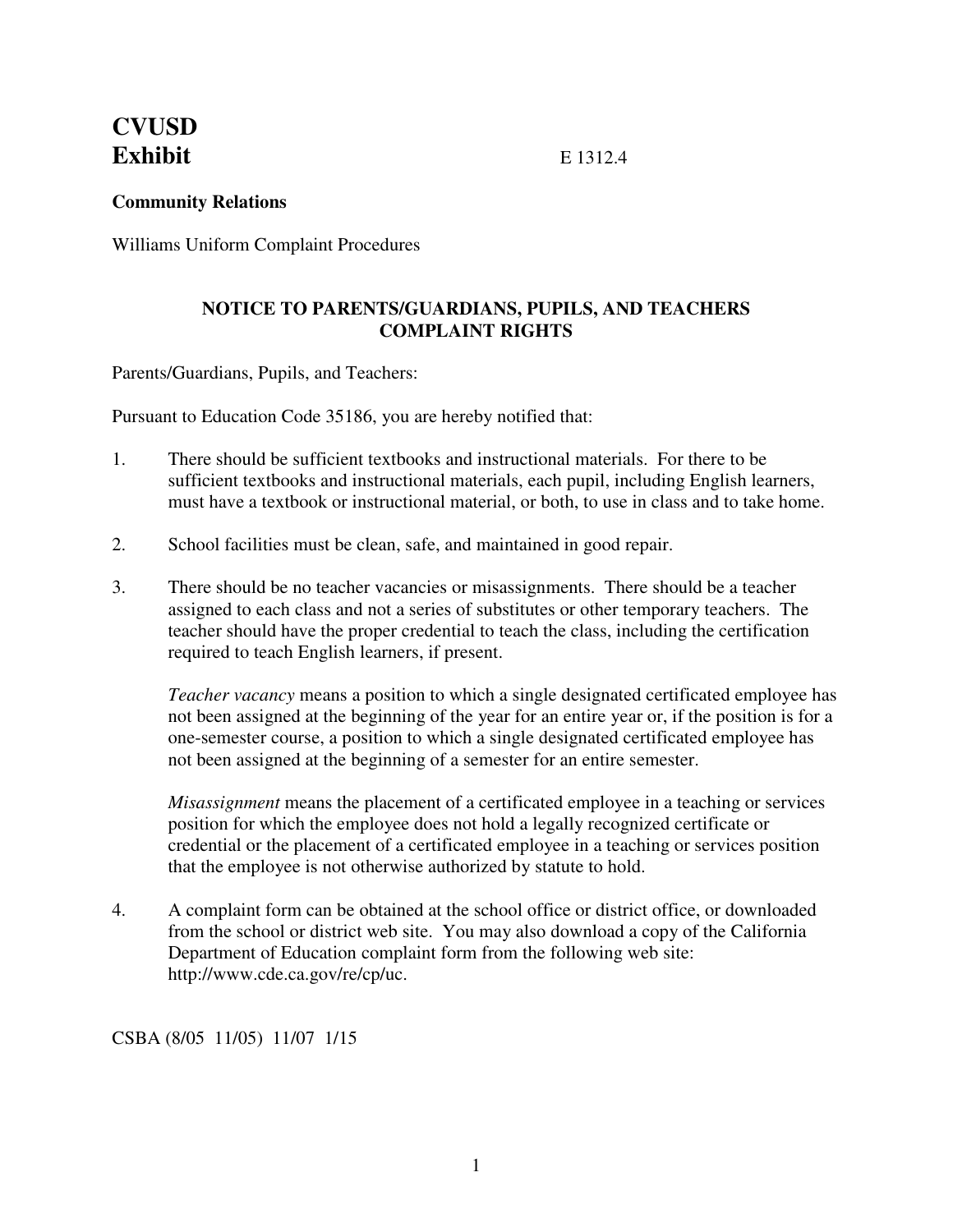# **CVUSD**

## **Community Relations**

Williams Uniform Complaint Procedures

## **COMPLAINT FORM: WILLIAMS UNIFORM COMPLAINT PROCEDURES**

*Education Code* (EC) Section 35186 created a procedure for the filing of complaints concerning deficiencies related to instructional materials, conditions of facilities that are not maintained in a clean or safe manner or in good repair, and teacher vacancy or misassignment. The complaint and response are public documents as provided by statute. Complaints may be filed anonymously. However, if you wish to receive a response to your complaint, you must provide the following contact information.

| Response requested: $\Box$ Yes $\Box$ No |  |
|------------------------------------------|--|
|                                          |  |
|                                          |  |
|                                          |  |

## **Issue of complaint (please check all that apply):**

## **1. Textbooks and Instructional Materials**

- $\Box$  A pupil, including an English learner, does not have standards-aligned textbooks or instructional materials or state-adopted or district-adopted textbooks or other required instructional materials to use in class.
- $\Box$  A pupil does not have access to textbooks or instructional materials to use at home or after school. This does not require two sets of textbooks or instructional materials for each pupil.
- $\Box$  Textbooks or instructional materials are in poor or unusable condition, have missing pages, or are unreadable due to damage.
- $\Box$  A pupil was provided photocopied sheets from only a portion of a textbook or instructional materials to address a shortage of textbooks or instructional materials.

## **2. Facility Conditions**

- $\Box$  A condition poses an urgent or emergency threat to the health or safety of students or staff, including: gas leaks, nonfunctioning heating, ventilation, fire sprinklers or air-conditioning systems, electrical power failure, major sewer line stoppage, major pest or vermin infestation, broken windows or exterior doors or gates that will not lock and that pose a security risk, abatement of hazardous materials previously undiscovered that pose an immediate threat to pupils or staff, structural damage creating a hazardous or uninhabitable condition, and any other emergency conditions the school district determines appropriate.
- $\Box$  A school restroom has not been maintained or cleaned regularly, is not fully operational and has not been stocked at all times with toilet paper, soap, and paper towels or functional hand dryers.